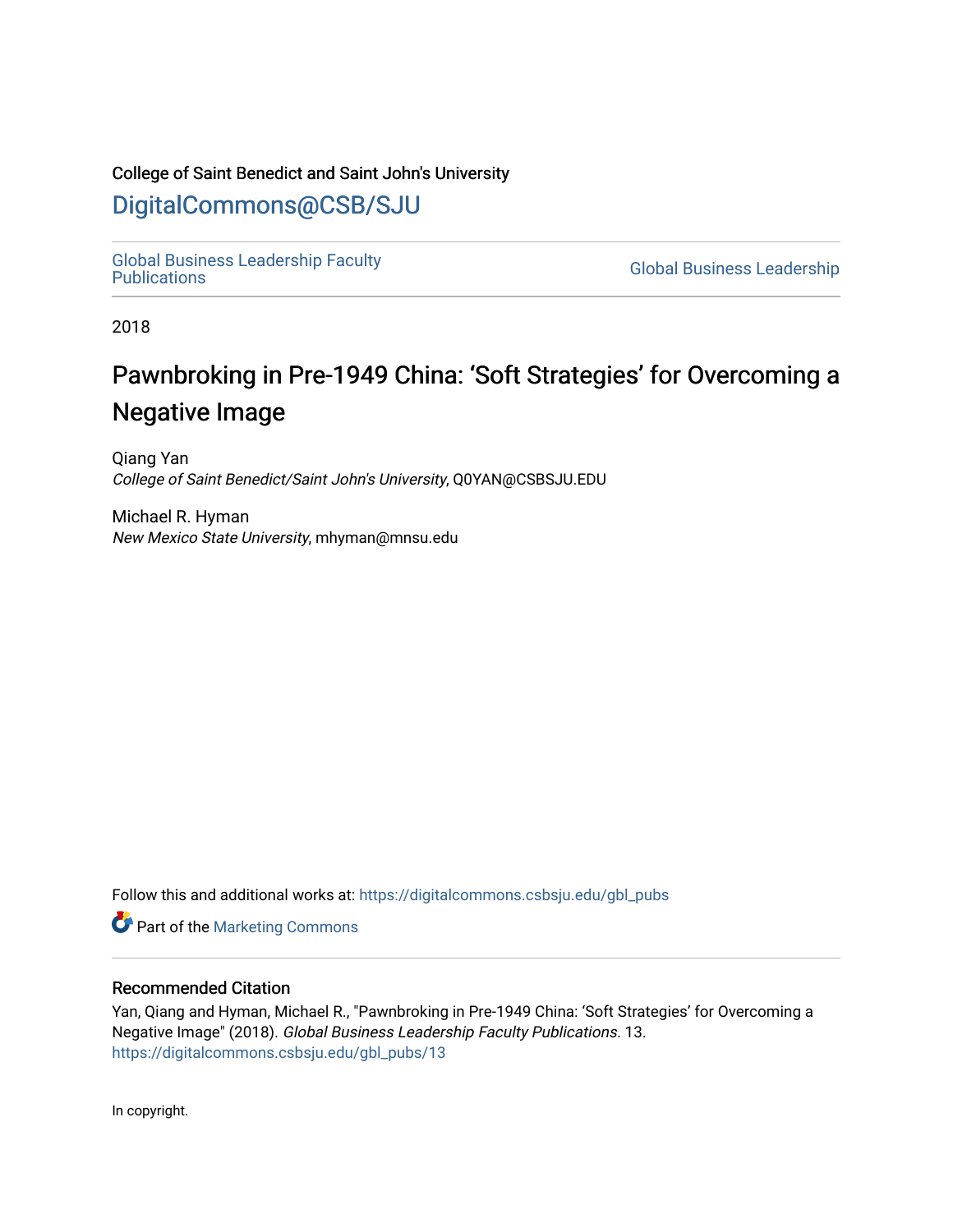Preprint: Yan, Tony and Michael R. Hyman (2018), "Pawnbroking in Pre-1949 China: 'Soft Strategies' for Overcoming a Negative Image," *Asia Pacific Journal of Marketing and Logistics*.

### **Pawnbroking in Pre-1949 China: 'Soft Strategies' for Overcoming a Negative Image**

Tony Yan, Assistant Professor of Global Business, College of St Benedict and St John's University [\(q0yan@csbsju.edu\)](mailto:q0yan@csbsju.edu)

Michael R. Hyman, Distinguished Achievement Professor of Marketing, New Mexico State University [\(mhyman@nmsu.edu\)](mailto:mhyman@nmsu.edu)

© 2018 by Tony Yan and Michael R. Hyman

#### **Abstract**

Purpose: The means for enhancing the image and business legitimacy of a socially discredited industry—pawnbroking in pre-1949 China—are explored. Previous studies suggest companies operating within such industries cannot solely rely on *hard marketing strategies* "to maximize sales and profits as they do with soaps and shoes" (Davidson, 2003, p.7). Instead, they must find *soft strategies* for improving company and industry image and legitimacy.

Design/methodology/approach: This research relies on qualitative analysis of historical data and documents.

Findings: *Soft strategies* deployed by Chinese pawnbrokers—such as interpretations, moral value advocacies, and institutionalized arrangements—contributed substantially to improving pawnbroking's image and business legitimacy.

Research limitations/implications: Interconnections among ethical values, image, business legitimacy, and select marketing strategies are clarified. The efficacy of historically analyzing previously implemented business strategies and their embedding contexts is discussed.

Practice implications: Strategies Chinese pawnbrokers used to mitigate their previously negative image and boost their business legitimacy suggest strategies current socially disapproved companies can use to improve their image and business legitimacy.

Originality/value: An historical analysis of pre-1949 Chinese pawnbroking can suggest *soft marketing strategies* for overcoming consumers' negative company and industry impressions.

Keywords: Historical analysis, socially disapproved industries, Chinese pawnbroking, image building, contextualized business strategies, business legitimacy

Article Classification: General review

#### **Introduction**

Pawnshops have been denounced worldwide as exploiters of the impecunious and intensifiers of social pauperism (Bouman and Houtman, 1988; Caskey, 1996; Skully, 1994). In pre-1949 China, many Chinese believed pawnshops were unfair, greedy, morally suspect, and malicious—a negative image generalized to pawnbrokers and their employees. Hence, these shops were easy prey for looting, gauging, and haphazard taxation during socially tumultuous times (Chang and Qian, 1995; Liu, 2016; Qu, 2007; Sun, 1999; Wang, 1964).

Despite their tainted reputation, Chinese pawnshops thrived until they were banned by the communist government in the early 1950s (Huang, 2006; Peng, 1958; Sun, 1999; Wang, 1964; Zhang, 2008). The received economic explanation for their prior success was the precommunist *penny economy* (Bouman and Houtman, 1988), meaning typical, financially subsistent Chinese households' survival—given the dearth of well-paying jobs—often depended on immediate access to additional funds. Thus, demand for pawnshop loans was substantial.

An economy replete with bankrupt small business owners, low-waged workers, and peasants could sustain a thriving pawnshop industry. However, this industry also catered to big business owners, landlords, and government officials (Chang and Qian, 1995; Liu, 2016; Qu, 2007; Sun, 1999; Wang, 1964), which inspires many questions. Why would wealthy and high-status people patronize pawnshops? What business-related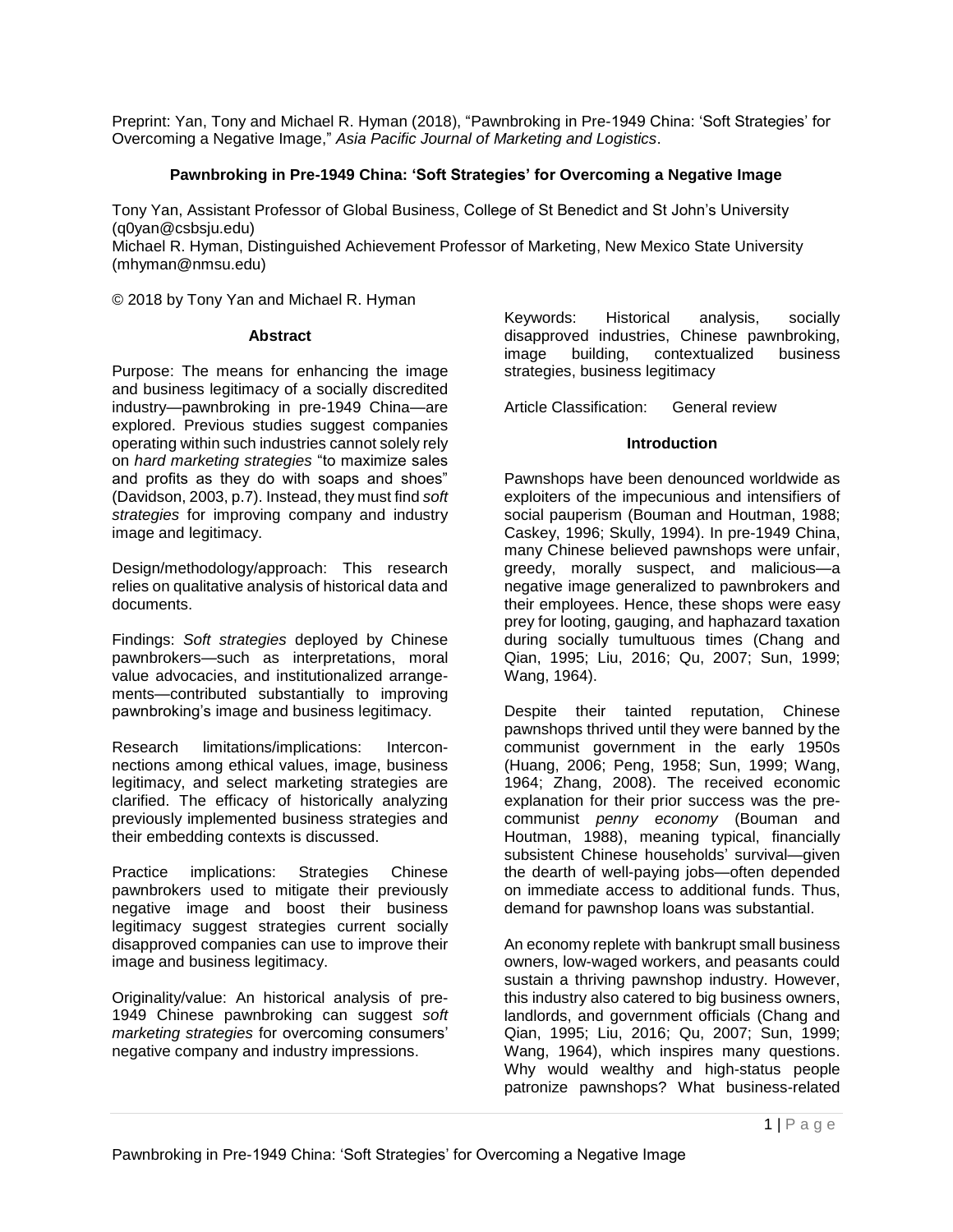attitudes characterized pawnshop owners, investors, managers, and employees? What factors shaped the public's industry evaluation? How could the industry improve its image? Answers to such questions relate to the industry's nature, operation, strategies, and social meaning.

The goal for this historical analysis of pre-1949 Chinese pawnbroking is to answer the aforementioned and related questions by examining the *soft marketing strategies* that improved pawnbroking's image and business legitimacy. Relying on only *hard strategies*—such as improving product qualities or reducing selling price—may be insufficient; instead, *soft strategies*—such as conforming to extant societal values, altering those values, or associating with apparently legitimate organizations (Epstein and Votaw, 1978)—can be adopted. Hence, economic, social, and moral rationales underlying Chinese brokers' effort are explored and marketing strategies for revamping the pawnbroking industry's image are highlighted.

Although historical analysis provides cases for examining and testing theories (Mahoney and Rueschemeyer, 2003), learning from history is not merely an epistemological benefit; for example, past business strategies may suggest solutions to current business dilemmas. By tracing the roots and processes of phenomena that shaped past marketing strategies, historical analysis can augment current strategic repertoires. Of course, marked differences in historical versus contemporary contexts generally preclude unaltered application of past strategies to current problems. Nonetheless, intensive exploration of past marketing strategies remains a potentially useful scholarly exercise.

The Figure depicts context and marketing strategy duos classifiable in accord with a 2x2 grid formed from the analogues 'Bottles' (i.e., context) and 'Wines' (i.e., marketing strategy). When historical and contemporary contexts are similar—S1, pure historical analysis—companies may thrive by adopting past marketing strategies 'as is'. However, hindsight may suggest alternative strategies would outperform past strategies—S3, counterfactual analysis—which reflects the openness and flexibility of historical understanding. Using hindsight analysis to answer *what if* questions allows current marketers, who generally have more information and other resources than their historical

counterparts, to design better strategies for solving problems in historically similar contexts. Conversely, investigating past marketing strategies can suggest improved strategies when contexts differ—S2, practice-oriented analysis, and S4, different research domains analysis. Under S2, the mechanisms, forces, and processes that drive strategies transcend contexts, so *prior strategy adaptations* may prove workable. Under S4, the contexts have changed markedly and new strategies should be adopted.

-----Insert Figure here-----

Historical analysis of pre-1949 Chinese pawnbroking includes marketing strategies and their contexts. A S1 approach would show the efficacy of these strategies in pre-1949 China. A S2 approach would offer insights into contemporary pawnbroking, which in 1987 regained its legality in China (Li, 2002; Qu, 2007). A S3 approach demands counterfactual understanding of past strategies (e.g., If pre-1949 Chinese pawnshops adopted certain strategies, would alternative strategies have worked better?). A S4 approach might suggest pre-1949 pawnbroking strategies do not pertain to contemporary pawnbroking and other industries due to contextual differences; hence, new strategies are required. Neither a S3 nor S4 approach is taken here. By focusing on S1 and S2 approaches, the historical meanings and<br>contemporary implications of marketing contemporary implications of marketing strategies adopted by the pre-1949 Chinese pawnbroking industry are revealed.

The exposition proceeds as follows. After introducing the characteristics of pre-1949 Chinese pawnbroking that shaped its image, the industry's business legitimacy and ethicality are detailed. Next, the social constraints, external criticisms, and internal defenses of Chinese pawnshops are discussed. Then, the strategies, interpretations, and institutional arrangements adopted by pawnshops to enhance their image and business legitimacy are illustrated. Finally, managerial and scholarly implications are suggested.

# **Pawnbroking in Pre-1949 China**

Pre-1949 Chinese pawnshops operated in metropolitan areas and small towns. In rural areas, some shops established subsidiaries or assigned agents to serve patrons. Geographic location and ties (*Di Yuan*) are important in China due to dialect, life habits, and values similarities.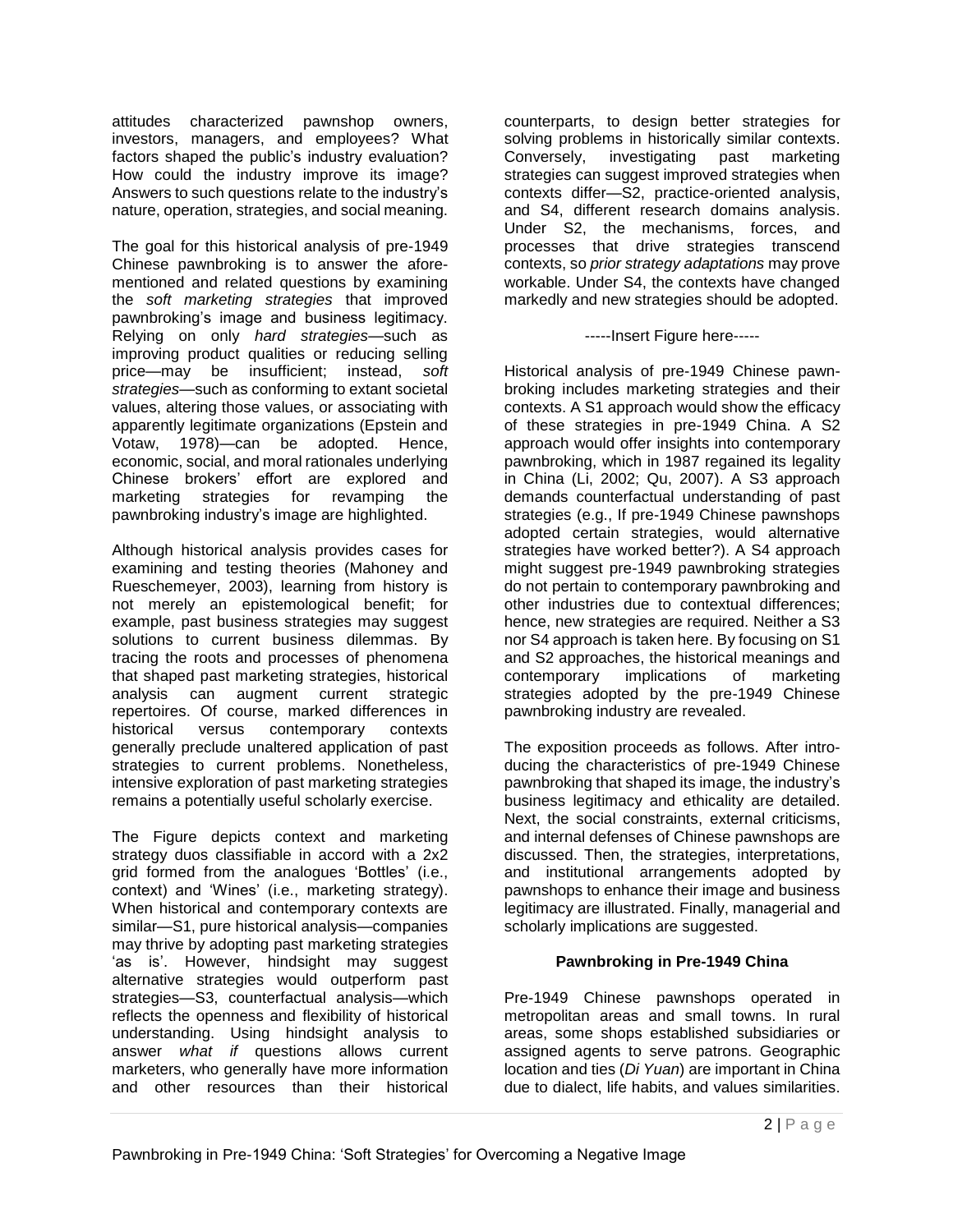Most shops were managed by pawnbrokers from two regions: Shanxi province and the Huizhou area in Anhui province.

These two pawnbroker groups embraced similar business strategies and practices. Their shops ranged from small local-based shops to large nationwide shops. They both adopted professional rules and codes; for example, Shanxi pawnbrokers developed a codebook for pawnbroking (*Dang Zi Pu*), whereas Huizhou pawnbrokers used the One Thousand Words (*Qian Zi Wen*), a textbook for children, as a codebook (Huang, 1983; Liu, 1983; Wang, 1964). For rural peasants, both groups followed a seasonal cycle, with money lent in spring paid back (with interests and fees) in fall, after peasants sold their harvested products (Liu, 1983; Sun, 1999; Wang, 1964). To stabilize their business environment, both groups ensured fruitful relationships with government officials. Political elites such as Yan Xishan, Wang Zhanyuan, Zhang Xun, and Cao Kun controlled, invested in, or sponsored many Shanxi pawnshops (Wang, 1964), whereas government leaders such as Li Hongzhang and Wu Tingfang supported Huizhou pawnshops (Liu, 1983; Sun, 1999). Finally, both groups sought business diversification, with many shops investing in real estate, *Qian Zhuang* (the old-styled Chinese bank), restaurants, and used goods stores (Chang and Qian, 1995; Liu, 1995: Qu, 2007).

However, the two groups differed in several regards. Although they operated across China (Chang and Qian, 1995), Shanxi shops dominated the north and Huizhou shops dominated the south. Demarcating northern and southern markets streamlined pawnbroking by encouraging region-specific professional rules and codes. Both groups focused on different traditional Chinese values. For example, Huizhou pawnbrokers believed the smartest elites should serve either in government or as Confucianism scholars, whereas Shanxi pawnbrokers believed these elites should become businessmen. Like other Shanxi businessmen, Shanxi pawnbrokers revered historical hero Guan Yu and stressed Yi (allegiance to friends or family members), whereas Huizhou pawnbrokers embraced Zhu Xi, the main proponent of formal Confucianism (Huang, 2006; Liu and Wang, 2002; Luo, 1979; Qu, 2007; Wang, 1999). Huizhou pawnbrokers tended to hire family members; in contrast, Shanxi pawnbrokers preferred easier-to-manage

non-family members (Cai et al., 2008; Liu et al., 2012).

Pawnshop owners and investors (*Dongjia*) included major rural landlords, industrialists, retired or incumbent officials, and gang members (Huang, 2007; Liang, 2016; Peng, 1958; Sun, 1999; Wang, 1964). These investors or owners (and also pawnshop patrons) were either prevention (i.e., 'safety, security, and responsibility') focused or promotion (i.e., 'hope, advancement, and achievement') focused (Petersen et al., 2015, p.47). Rural landlords wanted outlets for their agricultural surpluses and reliable economic return; industrialist welcomed investible funds, financial diversification, and a venue for offloading outdated goods; officials sought safe investments; and gang members wanted fronts for money laundering, drug dealing, or other crimes (Sun, 1999; Wang, 1964). In addition, investors from Belgium, Japan, Britain, Switzerland, and Russia operated some pre-1949 Chinese pawnshops (Sun 1999; Wang, 1964).

Pawnshop managers (*Zhanggui*)—often owners or shareholding partners (Sun, 1999; Wang, 1964)—acquired extensive knowledge about their profession by working as front-desk agents (*Guishang Huoji*). Gradually, they gained expertise judging the market value of loan collateral and persuading borrowers to accept loan terms (Wang, 1964). Successful managers often worked for multiple pawnshops and/or invested in other businesses, such as grocery stores, pharmaceutical companies, banks, restaurants, and real estate firms (Chang and Qian, 1995; Liu, 2016; Qu, 2007; Sun, 1999; Wang, 1964).

Pawnshops ranged from small mom-and-pop operations (*Fu Qi Dian*) to conglomerates (Peng, 1958; Sun, 1999; Wang, 1964). This range related to the adopted image-building strategy.

- Larger pawnshops dominated pawnbroking associations and were more likely to acquire a positive image.
- Smaller pawnshops focused on money acquisition and ignored industry associations.
- Unlicensed pawnshops—often controlled by gang members or local thugs—served as fronts for criminal activities such as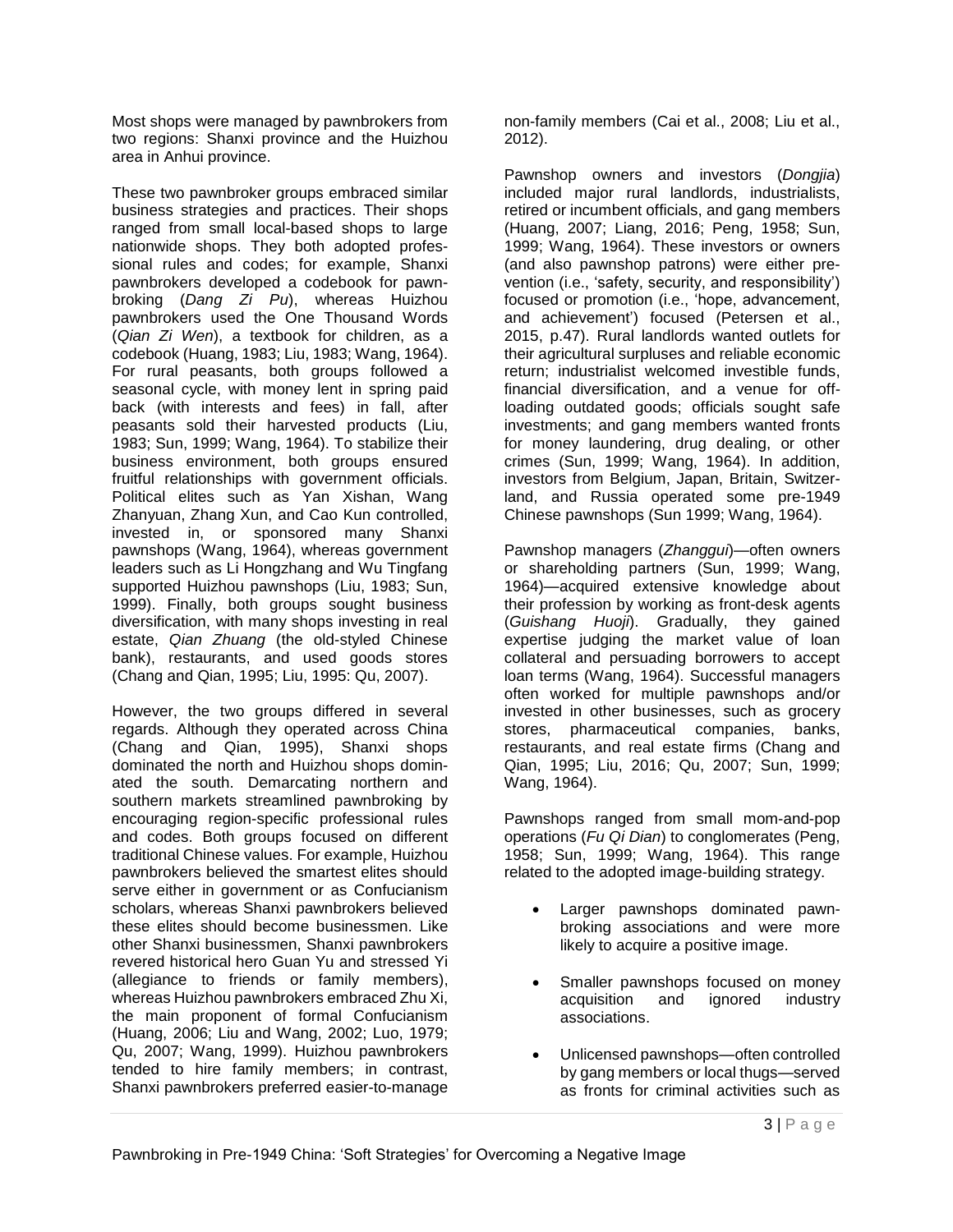drug dealing or money laundering (Sun, 1999; Wang, 1964). Such pawnshops experienced financial reversals when the Chinese government stiffened regulations (e.g., stricter background check required for license approval and more detailed auditing of transactions).

Like pawnshop patrons worldwide, Chinese borrowers pledged various items—such as clothes, gold watches, silverware, furniture, jewelry, agricultural products, antiques, artwork, and real estate—as loan collateral (Chang and Qian, 1995; Feng, 2017; Sun, 1999; Wang, 1964). Pawnbrokers alone assessed the economic value of these items. Borrowers had no legal or moral obligation to return the loans, with pawnshops acquiring the property rights of collateral when loans (plus interests and fees) remained outstanding after a typical one-day-to-18-month maturity date (Peng, 1958; Sun, 1999; Wang, 1964).

In addition to impoverished workers and peasants, pawnshop patrons (*Diandang Kehu* or *Dang Hu*) included rich businessmen, gamblers, prostitutes, and professional criminals affiliated with the Green Gang (*Qing Bang*) or Triad (*Sanhe Hui*). Businessmen, for example, used pawnshops for temporary agricultural product storage (Sun, 1999) or quick monetary assistance to make discretionary purchases (Chang and Qian, 1995; Wang, 1964).

#### **Pawnbroking's Business Legitimacy and Ethicality**

In addition to sufficient profitability, business survival requires social, political, and cultural approval (i.e., business legitimacy, which embodies "congruence between the operations of a firm, including the marketing of its products, and the values of the society in which the firm conducts its business") (Davidson, 2003, p.2). This legitimacy—embedded in 'background institutions' (De George 1993)—may evolve with contextual shifts (e.g., changes in personal preferences, political norms, professional or industrial codes, family or clan values, economic ideologies, and national identities) (Ralston et al., 1995; Srnka, 2004).

Because the viewpoints, preferences, and interests of stakeholders often differ (Martin, 2002; Walker, 2010), inter-stakeholder

discourses can reveal the shared basis for a society's ethical values (Green and Donovan, 2010). Similarly, a full assessment of Chinese pawnbroking should consider the weltanschauung of all stakeholders.

Ethical judgments in pre-1949 China fall into two subsets: internal-oriented and external-oriented. Internal-oriented relates to whether a company's owner offered assistance to family members, relatives, and friends (Huang, 2007; Peng, 1958). Although possible, this standard need not violate mainstream ethical values. In contrast, externaloriented relates to evaluating acquaintances' and strangers' behaviors. Although relying on society's shared ethical values, this orientation may be more stringent when applied to distant relationships (Fukuyama, 1995).

Evaluation of Chinese pawnbroking by pawnbrokers is internal-oriented, whereas its evaluation by other people is external-oriented. Because their bases differ, these two evaluation subsets can diverge yet partially explain why Chinese businessmen often formed or consolidated businesses based on kinship, family ties, or geography-centered clans (Cochran, 2000; Goodman, 1995; Huang, 2007; Peng, 1958).

# **Social Constraints, External Criticisms, and Internal Defenses**

Various social constraints shape a company's personality (Bowie, 2010) and yield an ethical or unethical culture (Davidson, 2003). Companies offering socially unwelcomed goods or services face two types of social constraints: "those imposed informally by various social groups that can evolve into customs or codes…[and those] imposed by law and regulation" (Davidson, 2003, p.178). Social constraints create diverse benchmarks for social criticism, as ethical responsibility in business is assessed at individual, organizational, and societal levels (Brenkert, 2008; Goodpaster, 2010).

Attitudes toward a company generally depend on evaluations across three dimensions: the offered products' nature, corporate culture, and strategic responses. For example, customers may complain about low product quality, problematic marketing (e.g., ads with incomplete or incorrect claims), lack of personal integrity among employees, or troubling business style (e.g.,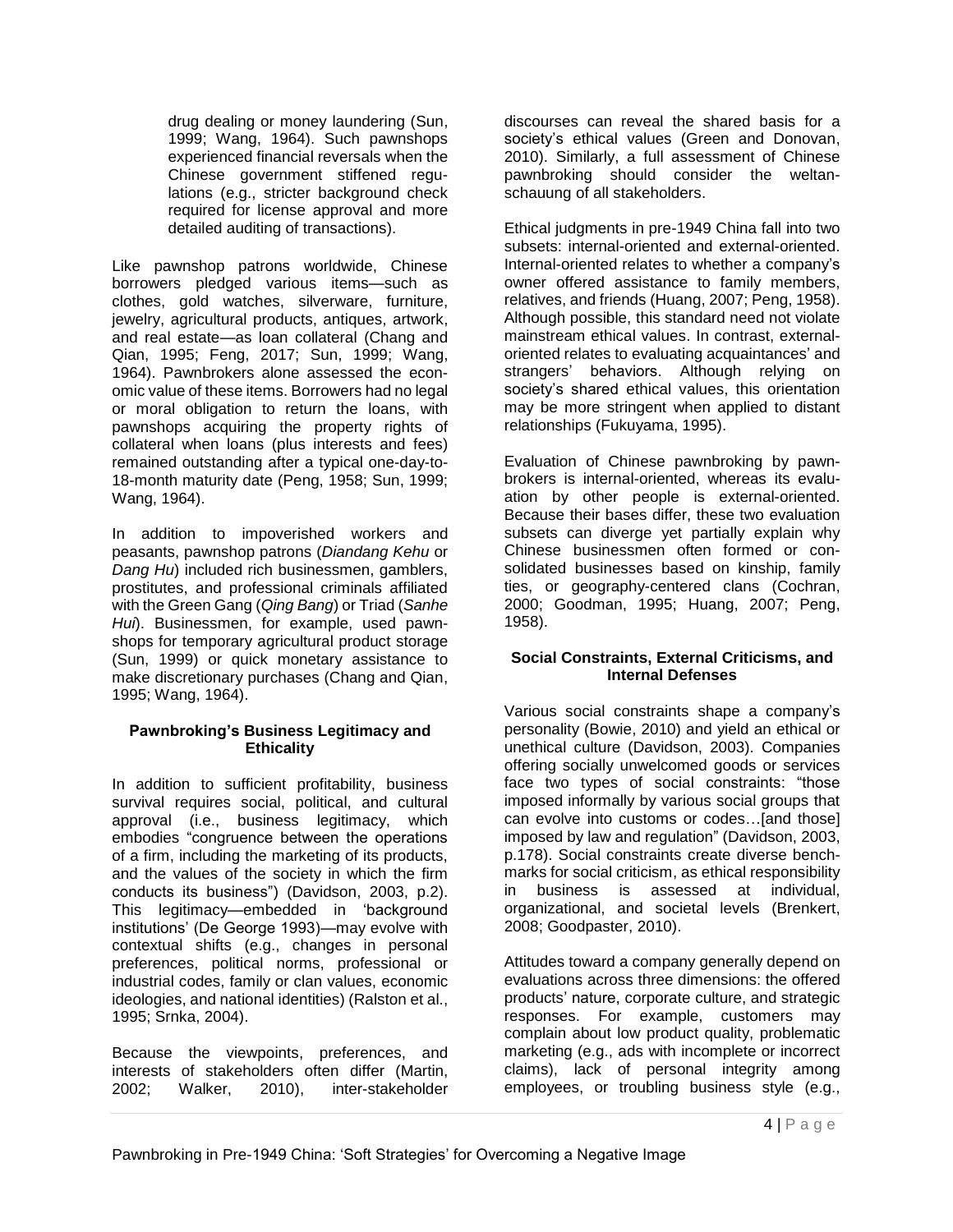questionable corporate values, strategies, and behaviors). In response, companies may revamp their product, ensure ethical marketing practices consistent with a positive image, or embrace salubrious values, strategies, and behaviors. These options imply marketing strategies likely differ between companies selling socially acceptable versus socially unacceptable products (Davidson, 2003).

Pre-1949 Chinese society generally viewed pawnbrokers and the pawnbroking industry negatively. Pawnshops were regarded as less reputable than other businesses, with pawnbrokers viewed as unsavory characters who perpetrated undesirable values and commercial strategies. Such criticisms pressured pawnbrokers to enhance their industry's image and business legitimacy.

The mechanism driving image building followed these links: social values  $\rightarrow$  people's industry beliefs->pawnbrokers' responses->enhanced image and business legitimacy $\rightarrow$ better industry performance. As industry legitimizers and meaning makers (McCracken, 2005), pawnbrokers bridged the gap between people's social needs and pawnbrokers' interests. Their efforts reshaped the multi-level attitudes about pawnbroking that led to its wider acceptance.

Many Chinese denigrated pawnbrokers as *excessive profit seekers* who exploited the impoverished. In defense, pawnbrokers touted their informal but convenient services as vital for people lacking access to formal financial services. For example, to offset borrower default risk, most pawnshops limited loans to roughly 50% of the collateral's resale value plus costs including processing fees and interest—which was similar to other financial institutions extending high-risk loans (Peng, 1958; Sun, 1999; Wang, 1964).

To create a *good corporate citizen* image (Smith, 1994), pawnbrokers touted their business was legal and assisted local communities via donations to schools, hospitals, fire stations, and poorhouses. Similar to modern companies' use of philanthropy and corporate social responsibility to maintain a positive image (Gautier and Pache, 2015; Kanter, 1999), pawnbrokers established cordial relationships with everyone from top government officials to peasants. Positive personal image building by pawnbrokers—who

insisted they were moral equals to other businessmen—contributed to improved attitudes about pawnshops. Chinese pawnbrokers insisted personal integrity could translate into pawnshop integrity (Feng, 2012).

# **Boosting Pawnshop Legitimacy**

Chinese pawnbrokers did more than passively defend pawnshops; they also used a *masquerade strategy* to enhance their shop's image (Jensen and Roy, 2008). This strategy highlights a product's merits while downplaying its shortcomings by pretending it "is something different than what it really is" (Davidson, 2003, p.123).

By insisting their loans represented a normal economic transaction, pawnbrokers depicted their industry as promoting ethical consumption and ethical production. Because mainstream financial institutions lacked economic incentives to grant such loans, pawnbrokers defended their shops as *a necessary evil* for aiding impoverished Chinese desperate for money to support their family or develop a small business. Hence, pawnshops offered economic help and convenience to borrowers while embracing the Chinese value *local friends and local acquaintances are precious* (*Xiangli Xiangqin*), which fostered positive local relationships and ensured repeat patronage. In response to negative impressions and the social values that underscored them, pawnbrokers redefined the origin, function, and motivation for pawnshops.

*Positive origin.* Companies may use storytelling to improve their image by shaping the ethical situation, which contains the meanings, context, and interpretations of business behaviors (Brenkert, 2008, p.193). Pawnbrokers concocted positive origin stories to ameliorate people's negative attitudes toward pawnshops. Similar to Buddhist temples (Yang, 1950), where monks extended direct grants and low-interest loans, pawnshops offered financial aid to poor people. This philanthropic origin story conferred business legitimacy. Another positive origin story linked Chinese pawnshops to Fu Shan (Wang, 1964), a national hero who relied on pawnshops to fund his overthrow of the despotic Qing government.

*Positive function.* Pawnbrokers insisted their shops performed positive economic, social, and ethical functions.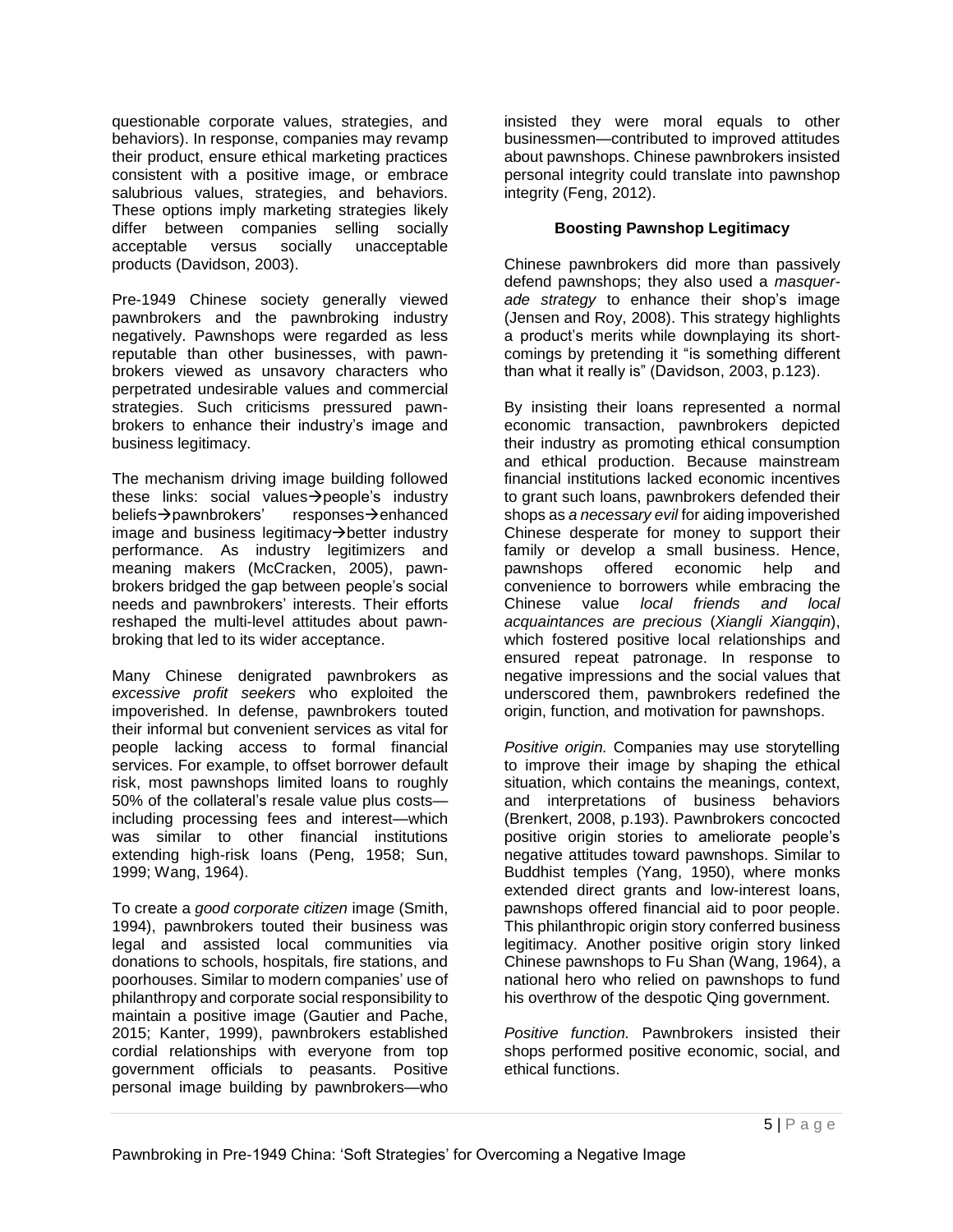- Economic. Pawnbrokers hailed their shops as *grass root financial institutions* for helping poor people secure loans conveniently (Chang and Qian, 1995; Liu, 2016; Qu, 2007; Sun, 1999; Wang, 1964).
- Social (honor the family (*Guangzhong Yaozhu*)). Marketing in traditional China boosted economic interests and familycentered goals. The successful operation of a pawnshop increased the owner's and his family's social status (Liu and Wang, 2002). Hence, pawnbroking was a respectable business.
- Ethical. Like many Chinese<br>businesspeople, many Chinese businesspeople, many pawnbrokers promoted social responsibility by hiring family members, relatives, friends, and other community members (Huang, 2007; Peng, 1958; Wu, 1984).

*Build public image*. Modern companies use philanthropy and corporate social responsibility to boost social legitimacy (Burlingame and Frishkoff, 1996; Saiia et al., 2003; Szőcs et al., 2016). Similarly, Chinese pawnbrokers' actions enhanced their industry's image; for example, Huizhou pawnbrokers offered low interest rates (i.e., 1% to 2% monthly), extended grace periods for redeeming collateral at no additional cost, financed local educational and healthcare institutions, donated food to famine or flood victims, and donated money for local community improvement (Sun, 1999; Wang, 1964; Wang, 1999; Zhang, 2008). These actions encouraged a positive evaluation of pawnshops and a positive long-term relationship between pawnshops and local communities, meaning pawnbrokers encountered less resistance and more cooperation for investing in pawnshops or other businesses.

*Improve social image via endorsements*. In addition to close government affiliation, pawnbrokers invited famous politicians, popular actors, widely acclaimed novelists, renowned businessmen, highly respected physicians, local gentlemen (*Xiangshen*), and other celebrities to endorse pawnbroking (Chang and Qian, 1995; Wang, 1964). These endorsements signaled that pawnbrokers enjoyed good relationships (*renyuan*) with important people, implying

pawnshops and their financial services could be trusted.

*Advance socially preferred values*. Through their managers, companies as *agents* can exercise moral judgments and make moral decisions (Brenkert, 1995). Pawnbrokers did not merely respond passively to social pressures; instead, they reinterpreted well-entrenched social values that drove people's previously negative attitudes about pawnshops. In particular, pawnbrokers adhered to *Yi* (loyalty, responsibility, and social harmony) when pursuing *Li* (material interests). Adherence to this dyad somewhat conforms to the Hunt-Vitell ethics model's dual deontological and teleological perspectives (Hunt, 2006; Hunt and Vitell, 1986).

Popular conventional Chinese values were adopted to create a preferred value mix for Chinese pawnshops. Those values included loyalty (*Zhong*), filial piety (*Xiao*), deference (*Jing*), honesty (*Chen*), benevolence (*Ren*), trustworthiness (*Xing*), and personal allegiance (*Yi*). For example, pawnbrokers and their employees idolized Guan Gong (Sun, 1999), a historical figure widely praised for his loyalty to leaders (*Zhong*) and allegiance to friends (*Yi*)—two elements essential to successful Chinese business. A better image also relied on adherence to honesty (*Chen*). Specifically, a *Chen* pawnbroking transaction entailed goodwill, complete transparency, and trustworthy information. Advocating these social values legitimized pawnbroking.

To boost internal identification and professional pride, pawnbrokers—especially from Shanxi and Huizhou—professed the pursuit of economic prosperity via legal and moral means (followed *Da Dao*) was respectable (i.e., in accord with orthodox Confucian doctrine (1960)) and a pawnbroking career provided an entrée to achieving personal goals (Liu and Wang, 2002). Huizhou pawnbrokers advocated pawnbroking jobs as a backdoor for young people who wanted a government job but failed the civil service exam (Feng, 2012). Embracing a Taoist mindset (*JieMan*), which entails modesty and selflessness, spurred pawnbrokers to construct a managerial style that discouraged greed (Li, 2005). To encourage employee loyalty, pawnbrokers offered direct subsidies (Feng 2012).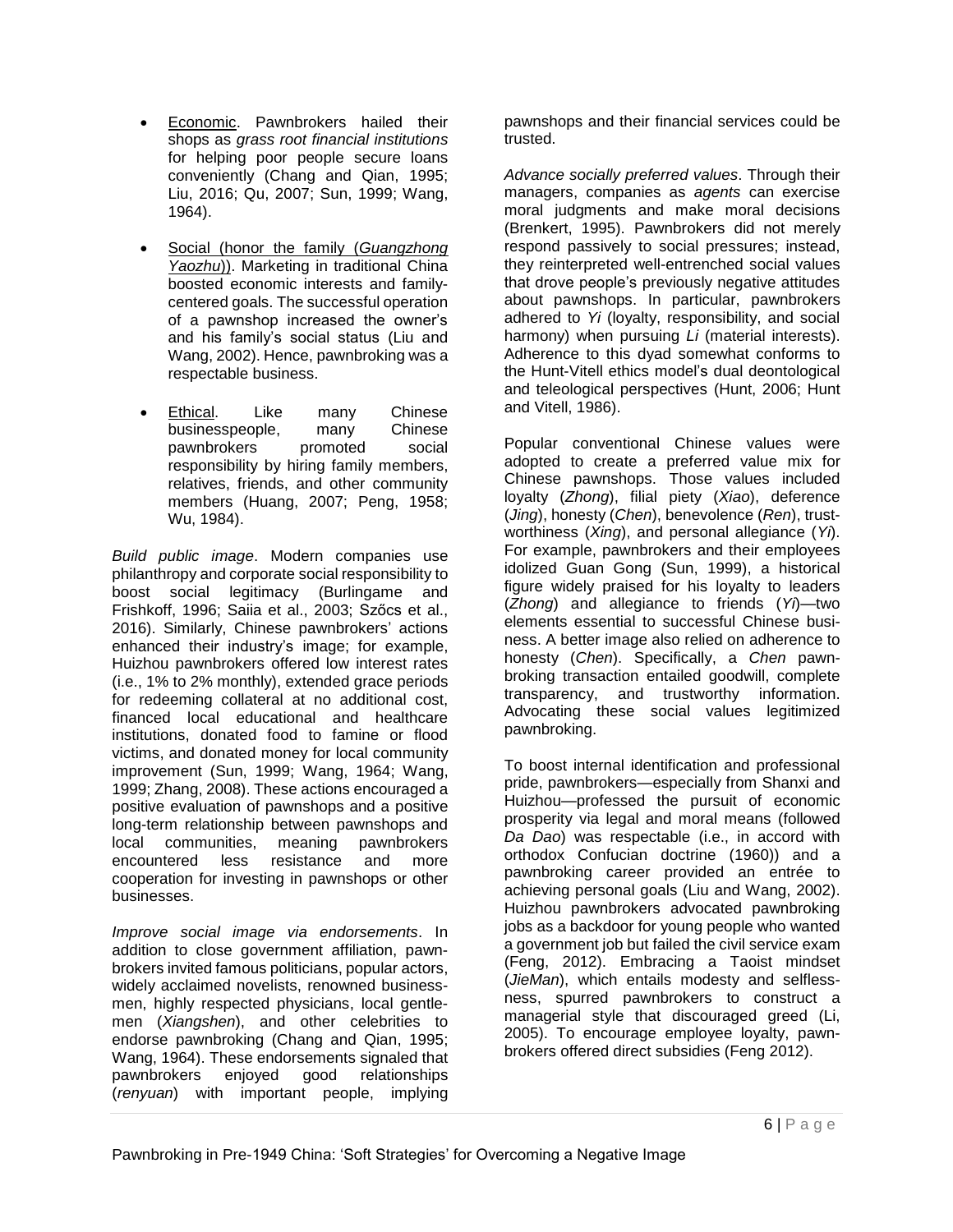#### **Improving Reputation Institutionally**

Like many companies, Chinese pawnshops were not passive recipients of a public image; rather, they relied on established professional or social institutions and practices to reshape beliefs about their services and industry values (Marchand, 2001).

*Professional associations.* Pre-1949 Chinese businessmen often relied on professional associations to extend their business legitimacy and protect employees' careers (Xu, 2001). These associations hired (1) news reporters to propagate a positive image as a legal and moral industry, and (2) public relations people and lawyers to deal with law enforcement entities when stolen goods were an issue (Liu, 1995; Sun, 1999; Wang, 1964). Hence, pawnshops established associations to enhance their reputation collectively via self-regulation (Luo, 1979; Wu, 1984).

Although such associations offered powerful assistance, some pawnshops failed to join (1) to avoid the membership fee, (2) to avoid unfriendly association leaders, or (3) due to distrust of leaders from certain Chinese regions (Sun, 1999). People generally judged unaffiliated pawnshops as economically weaker and less ethical (Wang, 1964).

*Professional rules and codes*. Pawnshop associations adopted professional rules and codes to regulate pawnshop and pawnbroker behavior. These rules and codes, meant to ensure voluntary compliance with business conduct consistent with mainstream Chinese moral values, were essential to indoctrinating new industry recruits.

Pawnshops coined professional jargon and written formulas only apprehensible to employees (Huang, 2006; Liu, 2016; Wang, 1964; Wu, 1984). Complex jargon increased industry entry barriers while obscuring shops and their borrowers in a shroud of mystery, which attracted new clientele. In addition, meanings implied by these rules and codes advanced a business climate essential for increasing employee identification with the industry.

*Positive image through Guanxi*. *Guanxi* is broadly defined as "a close and pervasive interpersonal relationship key to buyer-seller transactions in China" (Zhou, Hyman, and Leonhardt, 2017, p.189). It facilitates positive outcomes by lubricating business relationships with personal social connections. The unique role of guanxi in China's social and business life is well-known (Ou et al., 2014).

Pawnbrokers relied on word-of-mouth to spread positive evaluations. They knew (1) hostile gossip could kill businesses situated in a culture that maintained social stability via local community building, and (2) positive community interactions would facilitate investments in other businesses because *Guanxi* fostered the social reciprocity that sustained special favors and obligations (Lee and Dawes, 2005). *Guanxi* helped consolidate personal trust (Huang, 2007) and improve community relationships (Liu et al., 2013); it largely defined the scale, scope, and process of business transactions (Pita et al., 1999). To develop positive *Guanxi* within their local communities, every spring Huizhou pawnbrokers treated local gentlemen (*Xiangshen*) to lavish banquets (Feng, 2012).

Pawnbrokers used local newspapers to build a reputation for social conscience. They often invited reporters to attend pawnshop-sponsored charity functions. Especially during the 1930s when China was under increasing pressure from Japan and nationalism became a major news theme—pawnshops aligned with nationalistic advocacy groups to mobilize support for antiimperialistic movements, often via local newspaper declarations (Chang and Qian, 1995).

*Government assistance or sponsorship*. Unlike modern Western lobbying as a way to protect self-interests, pre-1949 Chinese businessmen bribed officials charged with judging the legality or appropriateness of business behaviors. The context dependence of bribery morality (Velasquez, 2010) applies to Chinese pawnbrokers. In pre-1949 China, bribes were considered ethical, as they reduced abuses by local officials. Thus, some Chinese eulogized bribery as a pragmatic mechanism for protecting or extending their business interests.

Former national presidents, provincial governors, and top military leaders were involved directly or indirectly in pawnbroking from the late 1910s until 1949 (Wang, 1964). Pawnshop owners often invited retired or incumbent officials with ongoing policy influence (through former students or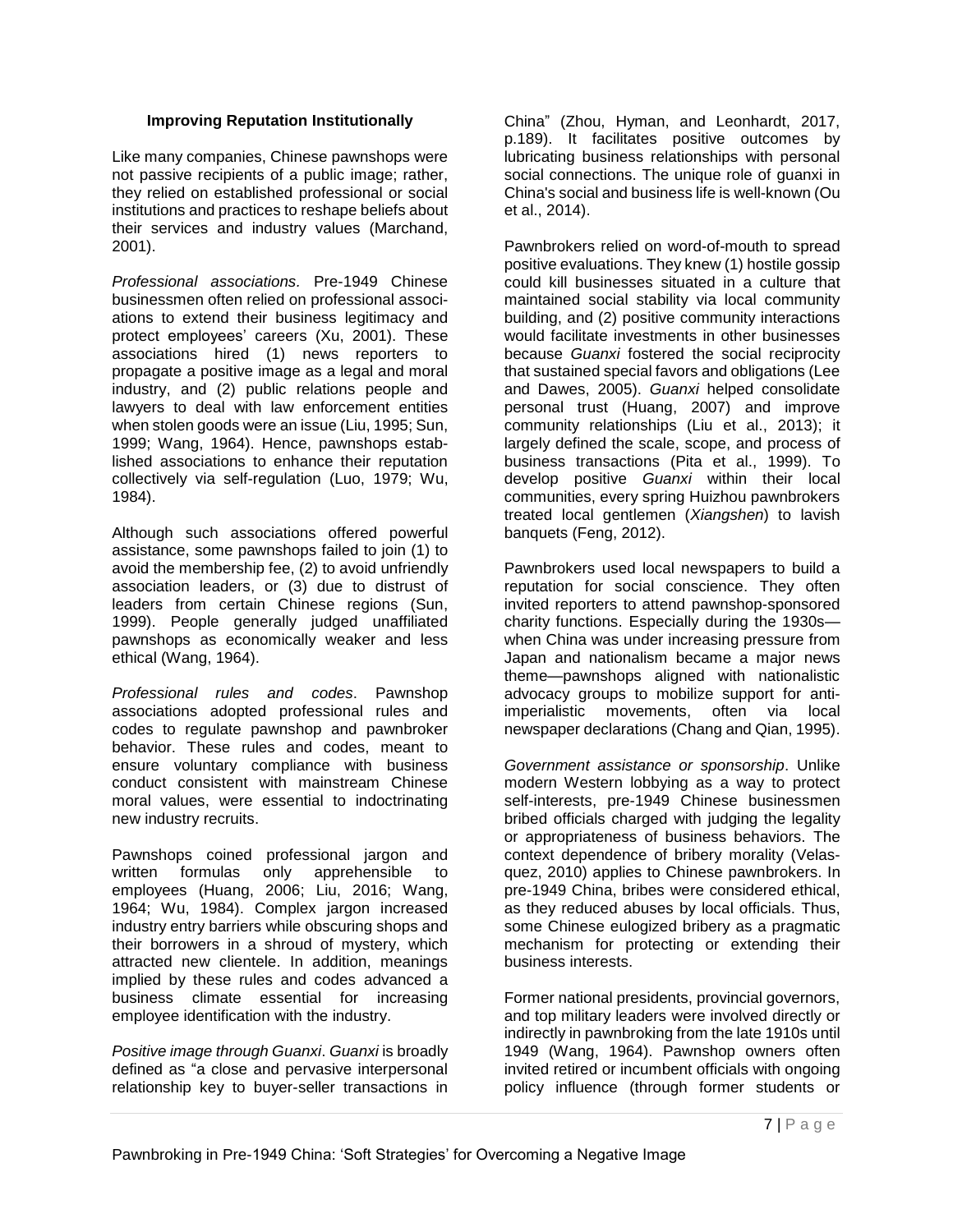subordinates) to serve as nominal managers. These officials invested in pawnshops and received an annual bonus. In return, they ensured pawnshops received a preferred tax rate and avoided legal hassles. More important in a collective society (Hofstede, 1996), the close affiliation with officials inspired people's trust in pawnshops.

*Diversified investment*. Many pawnshops diversified by investing in agricultural production, industrial manufacturing, banking services, healthcare, and education (Huang, 2007; Li, 2002; Peng, 1958; Skully, 1994; Sun, 1999; Wang, 1964; Wang, 1999; Zhang, 2008). This arrangement was meant to minimize potential economic risks and enhance beliefs about financial stability. Diversification reinforced a morally upstanding image for pawnbrokers; they behaved like other Chinese pursuing business interests (Huang, 2007) and owning a pawnshop signified the owner's wealth (Wang, 1964).

*Good neighborhood locations*. Pawnshops located their main business or subsidiaries in concession areas (*ZuJie*) managed by foreign governments under Sino-foreign treaties implemented after the first Opium War (post-1842) (Cochran, 1999; Spence, 1990), implying political protection or financial assistance from foreign sources (Wang, 1964). Receiving approval to operate in these areas was an intangible asset sought by many Chinese companies.

Large pawnshops would expel *bad apples* from the industry. Infamous pawnshops—especially smaller ones (Sun, 1999; Wang, 1964)—that earned a bad reputation for higher interest rates, shorter maturity dates, and other exploitative terms, were expelled from the pawnbroking association and precluded from future assistance by other pawnshops. Self-regulation stressing disassociation with immoral pawnshops created a collective image of an industry with a social conscience.

#### **Conclusion**

By relying on marketing strategies meant to enhance their image and business legitimacy, pre-1949 Chinese pawnshops flourished by serving underprivileged and privileged Chinese, whose social tastes and goals differed (Stillerman, 2015). Poor Chinese were mainly prevention focused (i.e., pursued their security

and safety goals) and needed pawnbroking to improve their daily lives, whereas rich Chinese were mainly promotion focused (i.e., enhanced their economic interests or social achievements). Neither *hard marketing strategies*—such as improving product quality or cutting price—nor overcoming the dire economic environment in pre-1949 China ensured their success. Instead, *soft marketing strategies*—such as social value advocacy, celebrity endorsement, and effective storytelling—helped establish the legitimacy and ethicality of Chinese pawnshops.

Implications for companies or industries with an unfavorable image exist. A company's marketing strategy should focus on more than its financial performance (Bharadwaj, 2015). Other worthwhile long-term marketing goals include enhancing corporate reputation, corporate social responsibility, and community relationship building (Liu et al., 2013; Liu and Ko, 2014). One moral of this pawnbroking story is a discredited industry can improve its image and business legitimacy through effective storytelling. Offering customers more favorable terms can counter a company's historically greedy image, and institutionalizing certain values can foster a positive image. Through self-regulation, professional associations can maintain a positive industry image. Advocating popular social values can mobilize social support. Developing good relationships with government agencies can facilitate business transactions.

The practical implications of this research are twofold. Certain *soft strategies* adopted by pre-1949 Chinese pawnbrokers may help the current Chinese pawnbroking industry, which achieved business legitimacy when China relegalized it during the late 1980s (S2 in Figure). Learning from historical lessons via pure historical (S1) or counterfactual (S3) analyses can help sidestep mistakes in addressing similar problems. More broadly, evaluating historical strategies (S1) implies that deploying *hard strategies* is not the only way a socially discredited industry can enhance its image. Rather, industries can ameliorate their socially discredited image by deploying *soft strategies*. Institutionalized arrangements—such as professional associations, professional codes and jargons, personal *Guanxi* and community relationship building, and government sponsorship—can improve the reputation and brand equity of a socially discredited industry.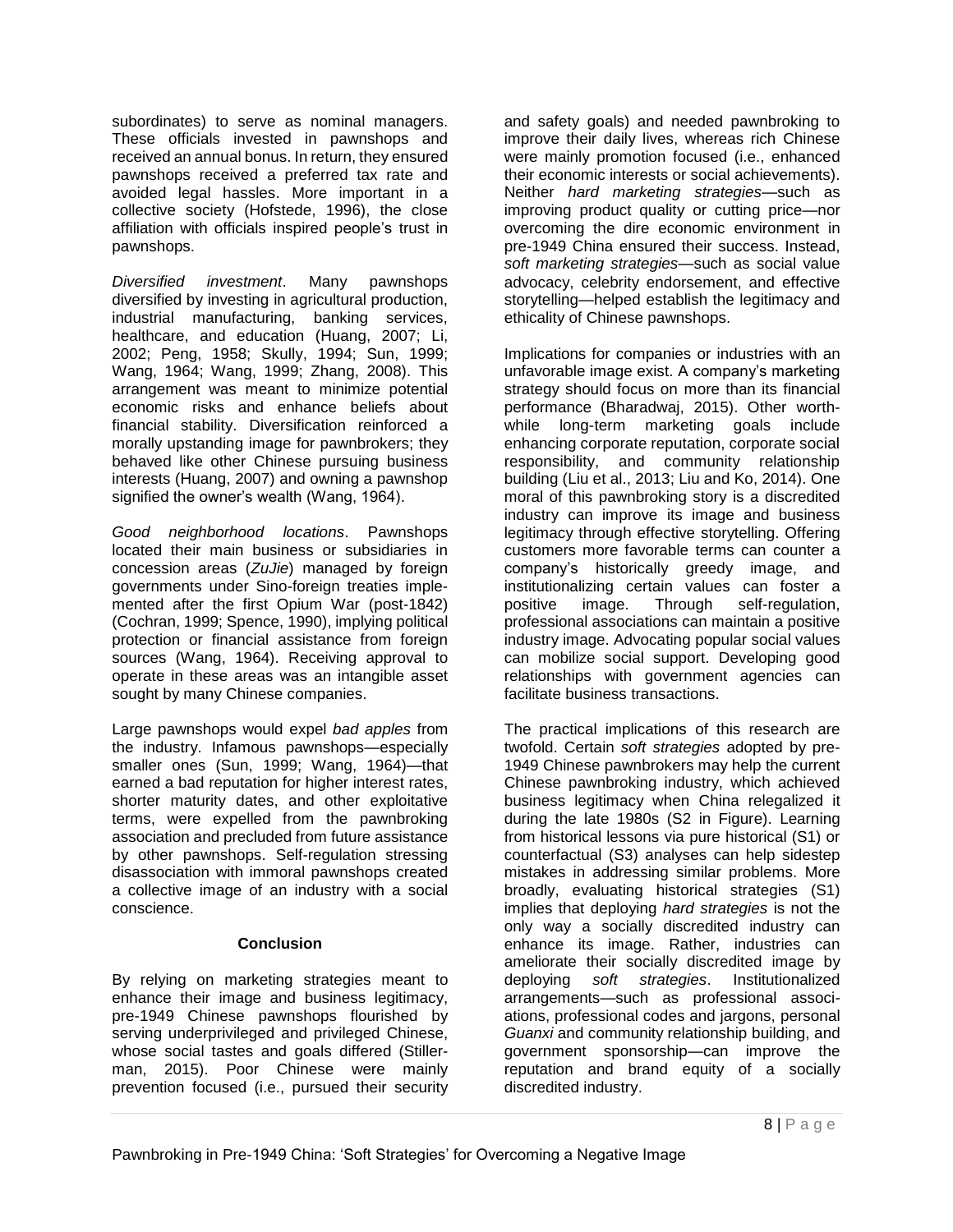#### **References**

- Bharadwaj, J. (2015), "Developing new marketing strategy theory: Addressing the limitations of a singular focus on firm financial performance", *AMS Review*, Vol. 5, No. 3, pp. 98-102.
- Bouman, F.J.A. and Houtman, R. (1988), "Pawnbroking as an instrument of rural banking in the third world", *Economic Development and Cultural Change*, Vol. 37, pp. 69-89.
- Bowie, N.E. (2010), "Organizational integrity and moral climates", in Brenkert, G.G. and Beauchamp, T.L. (Eds.), *The Oxford Handbook of Business Ethics*, Oxford University Press, Oxford, UK, pp. 701-724.
- Brenkert, G.G. (1995), "The environment, the moralist, the corporation and its culture", *Business Ethics Quarterly*, Vol. 5, No. 4, pp. 675-697.
- Brenkert, G.G. (2008), *Marketing Ethics*, Wiley-Blackwell Press, Hoboken, NJ.
- Burlingame, D.F. and Frishkoff, F.A. (1996), "How does firm size affect corporate philanthropy?" in Burlingame, D.F. and Young, D.R. (Ed.), *Corporate Philanthropy at the Crossroads*, Indiana University, Bloomington, IN, pp. 86-104.
- Cai, H.B., Zhou, L.A., and Wu, Y.Y. (2008), "The clan rule, the faith of merchants and the management of merchant organizations: A comparative study on merchants of Anhui province and Shanxi province in the period of the Ming and Qing dynasty", *Management World*, No. 8, pp. 87-99, 118.
- Caskey, J.P. (1996), *Fringe Banking: Check-Cashing Outlets, Pawnshops, and the Poor*, Russell Sage Foundation, New York, NY.
- Chang, M.Q. and Qian, C.T. (1995), *Modern Chinese Pawnbroking Business*, Chinese Literature and History Press, Beijing, China.
- Cochran, S. (1999), "Commercial culture in Shanghai, 1900-1945: Imported or invented? Cut short or sustained?" in Cochran, S. (Ed.), *Inventing Nanjing Road: Commercial Culture in Shanghai, 1900-1945*, Cornell University Press, Ithaca, NY, pp. 3-18.
- -------- (2000), *Encountering Chinese Networks: Western, Japanese, and Chinese Corporations in China, 1880-1937,* University of California Press, Berkeley, CA.
- Confucius and his disciples (1960), *The Analects of Confucius*, Zhonghua Shuju Press, Bejing, China.
- Davidson, D.K. (2003), *Selling Sin: The Marketing of Socially Unacceptable Products*, Praeger, Westport, CT.
- De George, R. (1993), *Competing with Integrity in International Business*, Oxford University Press, Oxford, UK.
- Epstein, E.M. and Votaw, D. (Eds.) (1978), *Rationality, Legitimacy, Responsibility*, Goodyear Publishing Company, Inc., Santa Monica, CA.
- Feng, Y.J. (2012), "The pawnshops of eighteenth-century Huizhou merchants: The pawnshops of the Wu family from Mingzhou, Xiuning", *Bulletin of the Institute of Modern History, Academia Sinica*, Vol. 78, pp. 29-86.
- Feng, Z.J. (2017), "The management of Zhiku (pawnshop) and the pledging of artworks in Ming Dynasty", *Journal of Southeast University (Philosophy and Social Sciences)*, Vol. 19, No. 4, pp. 139-145.
- Fukuyama, F. (1995), *Trust: Social Virtue and the Creation of Prosperity*, The Free Press, New York, NY.
- Gautier, A. and Pache, A-C. (2015), "Research on corporate philanthropy: A review and assessment", *Journal of Business Ethics*, Vol. 126, No. 3, pp. 343-369.
- Goodman, B. (1995), *Native Place, City, and Nation: Regional Networks and Identities in Shanghai: 1853-1937*, University of California Press, Berkeley, CA.
- Goodpaster, K.E. (2010), "Corporate responsibility and its constituents", in Brenkert, G.G. and Beauchamp, T.L. (Eds.), *The Oxford Handbook of Business Ethics*, Oxford University Press, Oxford, UK, pp. 126-157.

Green, R.M. and Donovan, A. (2010), "The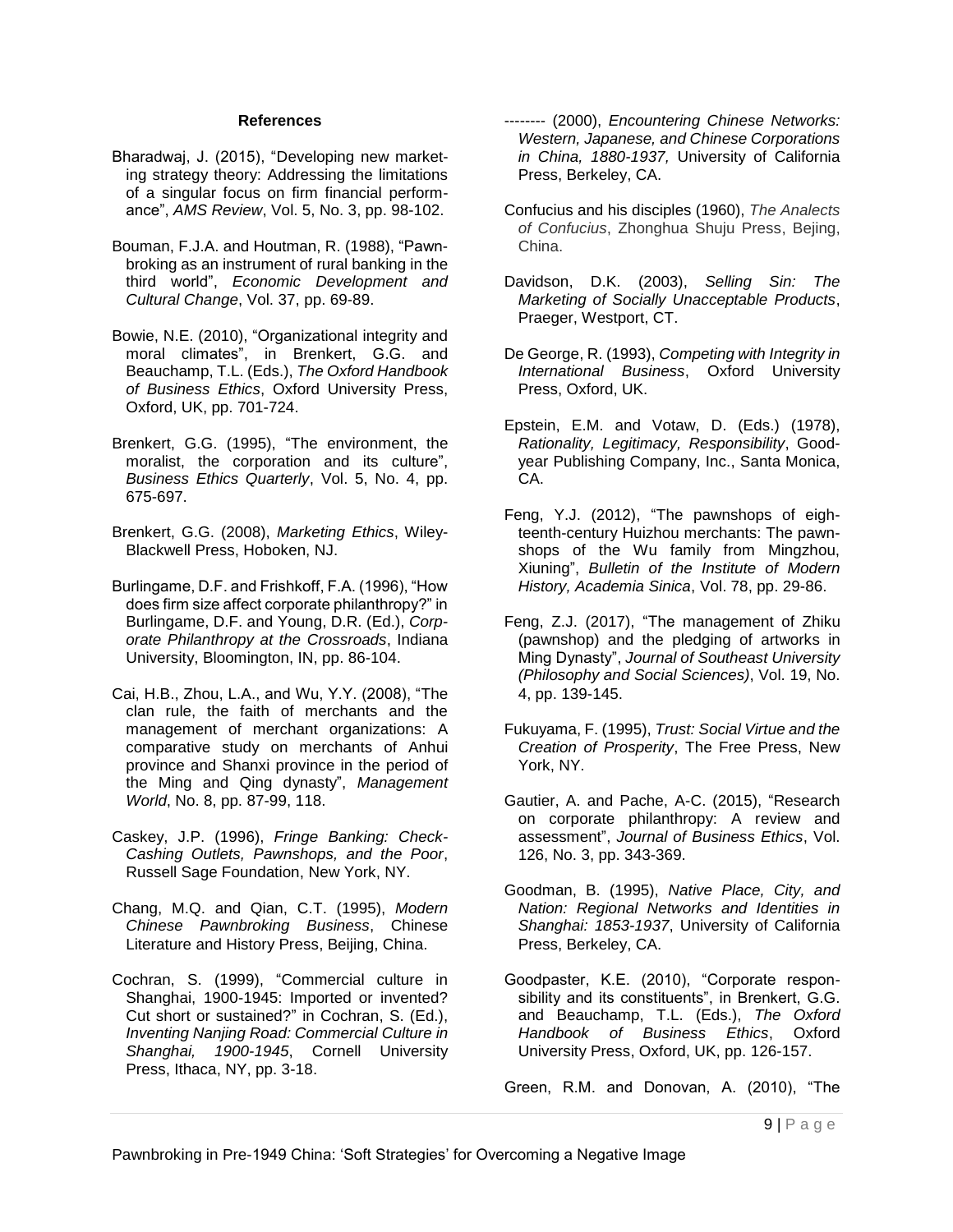methods of business ethics," in Brenkert, G.G. and Beauchamp, T.L. (Eds.), *The Oxford Handbook of Business Ethics*, Oxford University Press, Oxford, UK, pp. 21-45.

- Hofstede, G. (1996), *Cultures and Organizations, Software of the Mind: Intercultural Cooperation and its Importance for Survival*, McGraw-Hill, New York, NY.
- Huang, J.H. (2006), *The History of Chinese Pawnbroking Industry*, Shanxi Economy Press, Taiyuan, China.
- Huang, L.M. (1983), "On pawnshops", *The Analects of Anhui Literature and History Materials*, No. 13, pp. 117-121.
- Huang, R.Y. (2007), *Broadening Historical Horizons*, Shanlian Press, Beijing, China.
- Hunt, S.D. (2006), "The general theory of marketing ethics: A revision and three questions", *Journal of Macromarketing*, Vol. 26, No. 2, pp. 143-153.
- -------- and Vitell, S. (1986), "A general theory of marketing ethics", *Journal of Macromarketing*, Vol. 6, No. 1, pp. 5-16.
- Jensen, M. and Roy, A. (2008), "Staging exchange partner choices: When do status and reputation matter?" *Academy of Management Journal*, Vol. 51, No. 3, pp. 495-516.
- Kanter, R.M. (1999), "From space change to real change: The social sector as beta site for business innovation", *Harvard Business Review*, Vol. 77, No. 3, pp. 122-132.
- Lee, D.Y. and Dawes, P.L. (2005), "Guanxi, trust, and long-term orientation in Chinese business markets", *Journal of International Marketing*, Vol. 13, No. 2, pp. 28-56.
- Liang, R.Z. (2016), "Between the public and commercial interests: Study on public deposit in pawnshops in Qing Dynasty", *Chinese Social and Economic History Research*, Vol. 2, pp. 45- 50.
- Li, J.Z. (2002), "The decline of pawnbroking industry from the 1920s to 1940s—The Yangtze Delta area as a center", *Chinese Economic History Study*, Vol. 4, pp. 42-51.
- Li, E. (Laozi) (2011), *Dao De Jing*, Yuelu Press, Changsha, China.
- Liu, B.Q. (1983), "The pawnbroking business in late Qing Anhui", *The Analects of Anhui Literature and History Materials*, No. 13, pp. 112-116.
- Liu, G., Eng, T.Y., and Ko, W.W. (2013), "Strategic direction of corporate community involvement", *Journal of Business Ethics*, Vol. 115, No. 3, pp. 469-487.
- -------- and Ko, W.W. (2014), "An integrated model of cause-related marketing strategy development", *AMS Review*, Vol. 4, No. 3-4, pp. 78-95.
- Liu, J.S. and Wang, R.F. (2002), "Reasons for the development of Shanxi pawnbrokers since the Qing Dynasty", *Chinese Economic History Study*, Vol. 1, pp. 48-56.
- Liu, Q.G. (1995), *The History of Chinese Pawnbroking Institutions*, Shanghai Ancient Works Press, Shanghai, China.
- --------, Yan, H.Z., and Zhang, X.Q. (2012), *Comparative Study of Jinshang (Shanxi Businessmen) and Huishang (Huizhou Businessmen) during Ming and Qing*, Taiyuan, China: Shanxi Economy Publishing House.
- Luo, B.Q. (1979), "The distribution and professional associations of modern Chinese pawnbroking business", *Shihuo* (The Reassumed Edition), Vol. 8 (2&3).
- Mahoney, J. and Rueschemeyer, D. (2003), *Comparative Historical Analysis in the Social Sciences,* Cambridge University Press, Cambridge, UK.
- Marchand, R. (2001), *Creating the Corporate Soul: The Rise of Public Relations and Corporate Imagery in American Big Business*, University of California Press, Berkeley, CA.
- McCracken, G. (2005), *Culture and Consumption II: Markets, Meaning, and Brand Management*, Indiana University Press, Bloomington, IN.
- Martin, R.L. (2002), "The virtue matrix: Calculating the return on corporate responsibility", *Harvard Business Review*, Vol. 80, No. 3, pp.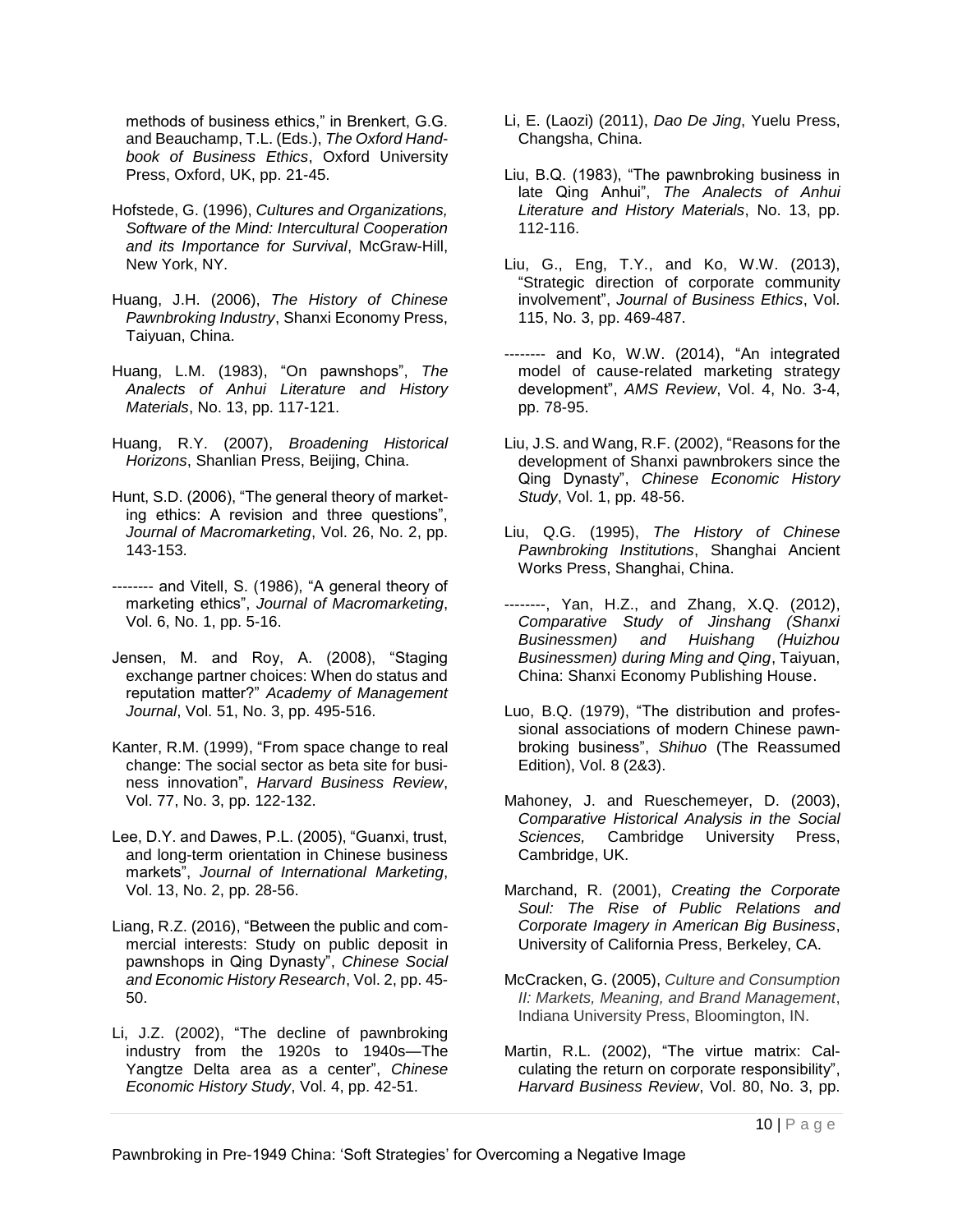68-75.

- Ou, C.X., Pavlou, P.A., and Davison, R.M. (2014), "Swift guanxi in online marketplaces: The role of computer-mediated communication technologies", *MIS Quarterly*, Vol. 38, No. 1, pp. 209-224.
- Peng, X.W. (1958), *The History of Chinese Currency*, Shanghai People's Press, Shanghai, China.
- Petersen, J.A., Kushwaha, T., and Kumar, V. (2015), "Marketing communication strategies and consumer financial decision making: The role of national culture", *Journal of Marketing*, Vol. 79, No. 1, pp. 44-63.
- Qu, Y.B. (2007), *History of Chinese Pawnbroking*, Shenyang Press, Shenyang, China.
- Ralston, D.A., Holt, D.H., Terpstra, R.H. and Kaicheng, Y. (1995), "The impact of culture and ideology on managerial work values: A study of the United States, Russia, Japan, and China", *Academy of Management Journal* (Best Paper Proceedings), pp. 187-191.
- Saiia, D.H., Carroll, A.B. and Buchholtz, A.K. (2003), "Philanthropy as strategy when corporate charity 'begins at home'", *Business and Society*, Vol. 42, No. 2, pp. 169-201.
- Skully, M. (1994), "The development of the pawnshop industry in East Asia", available at [http://](http://citeseerx.ist.psu.edu/viewdoc/citations?doi=10.1.1.472.5477) [citeseerx.ist.psu.edu/viewdoc/citations?doi=10](http://citeseerx.ist.psu.edu/viewdoc/citations?doi=10.1.1.472.5477) [.1.1.472.5477](http://citeseerx.ist.psu.edu/viewdoc/citations?doi=10.1.1.472.5477) (accessed on 22 September 2017).
- Smith, C. (1994), "The new corporate philanthropy", *Harvard Business Review*, Vol. 72, No. 3, pp. 105-116.
- Spence, J.D. (1990), *The Search for Modern China*, W.W.W. Norton & Company, New York, NY.
- Srnka, K.J. (2004), "Culture's role in marketer's decision making: An integrated theoretical framework", *Academy of Marketing Science Review*, Vol. 1, pp. 1-34.
- Stillerman, J. (2015), *The Sociology of Consumption: A Global Approach*, Polity Press, Cambridge, UK.
- Sun, X.Y. (1999), "Pawnbroking industry in Shanghai", in Lu, J.X. (Ed.), *The 20th Century Literature and History Documents of Shanghai*, Shanghai Bookstore Press, Shanghai, China, pp.6-56.
- Szőcs, I., Schlegelmilch, B.B., Rusch, T., and Shamma, H.M. (2016), "Linking cause assessment, corporate philanthropy, and corporate reputation", *Journal of the Academy of Marketing Science*, Vol. 44, No. 3, pp. 376-396.
- Velasquez, M. (2010), "Corruption and bribery", in Brenkert, G.G. and Beauchamp, T.L. (Eds.), *The Oxford Handbook of Business Ethics*, Oxford University Press, Oxford, UK, pp. 471- 500.
- Walker, K. (2010), "A systematic review of the corporate reputation literature", *Corporate Reputation Review*, Vol. 12, No. 4, pp. 357-387.
- Wang, S.H. (1999), "The rise and decline of Huizhou pawnbrokers in Min and Qing Dynasties", *Qing History Study*, Vol. 2, pp. 62-70.
- Wang, Z.S. (1964), "Memoirs on the forty-year working experiences in Tianjin pawnbroking industry", *The Analects of Literature and History Materials*, Vol. 53, pp. 32-52.
- Wu, Z.H. (1984), "Business associations and clans in old Shanghai", in Shanghai History and Literature Museum and Advising Council of the Shanghai Government (Eds.), *Shanghai Local History Materials*, Shanghai Academy of Social Sciences Press, Shanghai, China, Vol. 3, pp. 102-109.
- Xu, X.Q. (2001), *Chinese Professionals and the Republican State: The Rise of Professional Associations in Shanghai, 1912-1937*, Cambridge University Press, Cambridge, UK.
- Yang, L.S. (1950), "Buddhist monasteries and four money-raising institutions in Chinese history", *Harvard Journal of Asiatic Studies*, Vol. 13, No. 1/2, pp. 174-191.
- Zhou, W., Hyman, M.R., and Leonhardt, J. (2017), "Examining online Chinese buyer-seller relationships: Understanding e-Guanxi", in Krey, N. and Rossi, P. (Eds.), *AMS Conference Proceedings),* Academy of Marketing Science, Cullowhee, NC, pp.189-190.